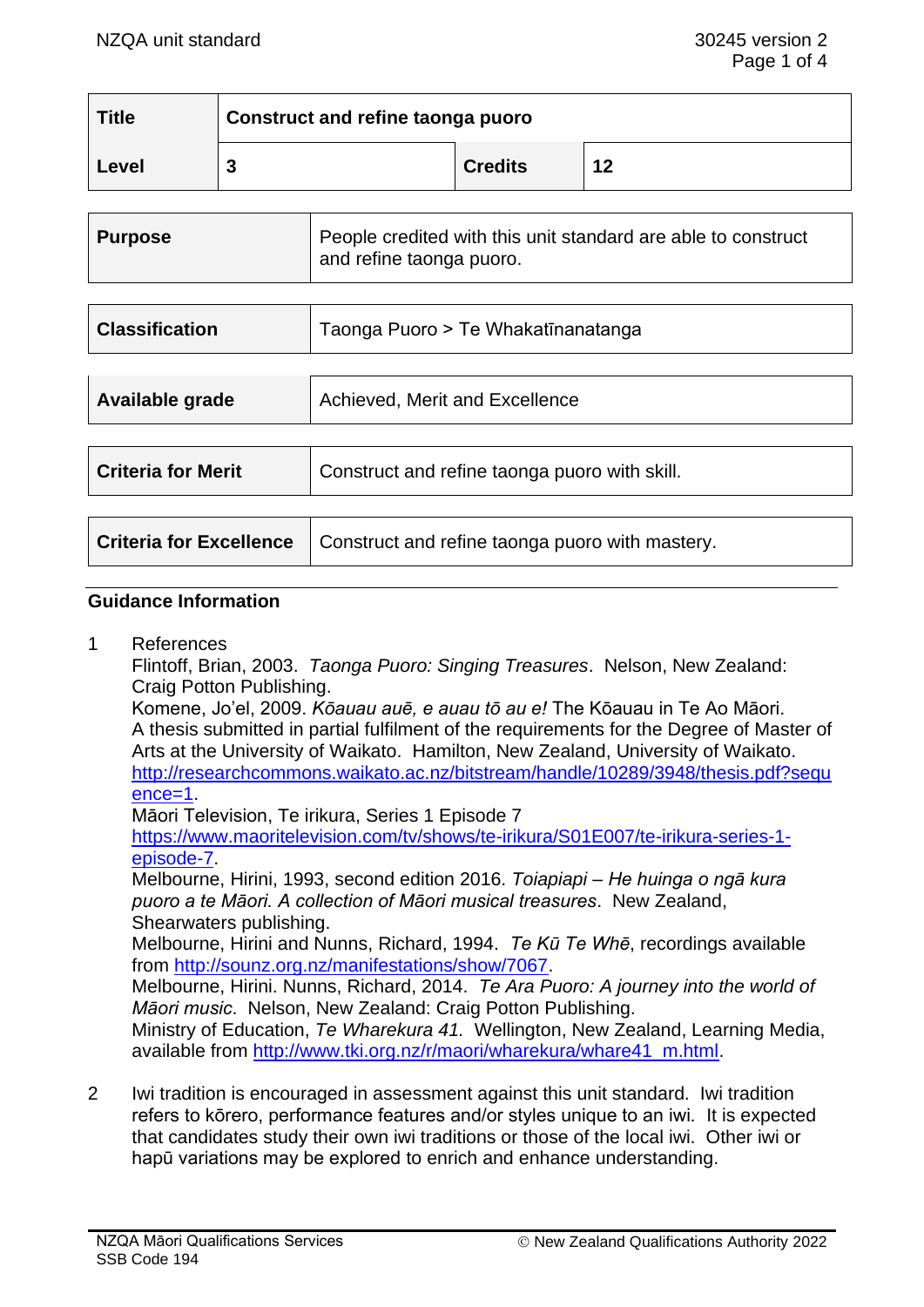- 3 This unit standard is intended to assess essential knowledge and skills required to ensure the survival of taonga puoro.
- 4 For an achieved grade, ākonga must construct and refine taonga puoro.

For a merit grade, ākonga must construct and refine taonga puoro with skill. This will be evidenced through working to ensure an authentic look of the taonga puoro. This will be determined, where applicable and dependent upon the taonga puoro being made, by the elements of craftsmanship.

For an excellence grade, ākonga must construct and refine taonga puoro with mastery. This will be evidenced through working to refine the authentic look and sound of the taonga puoro. This will be determined, where applicable and dependent upon the taonga puoro being made, by the elements of craftsmanship.

- 5 Legislation relevant to this unit standard can be retrieved from [https://www.legislation.govt.nz/.](https://www.legislation.govt.nz/)
	- Health and Safety at Work Act 2015.
	- Conservation Act 1987.
	- Hazardous Substances and New Organisms Act (HSNO) 1996
- 6 Glossary

*Elements of craftsmanship* refer to but is not limited to shape, size, holes are correctly placed and spaced, sanding, balance, knots, sounds*,* refinements; *Taonga puoro* for the purposes of this standard refers to those that can be constructed with a range of simple tools and equipment, for example, saw, drill, chisel, pao, mallet, router, sandpaper; and include kōauau, pongāihu, poi āwhiowhio, hue puruhau, pūtangitangi, nguru, pōrutu.

Types of wood appropriate for these taonga puoro include mataī, kauri, tōtara, and other soft wood.

# **Outcomes and performance criteria**

### **Outcome 1**

Construct taonga puoro.

Range taonga puoro are made from natural materials that include but are not limited to wood, hue, bone, or uku; evidence of one taonga puoro is required.

#### **Performance criteria**

1.1 Simple appropriate karakia are recited in the construction of taonga puoro.

Range at the start of construction, and at the completion of the taonga.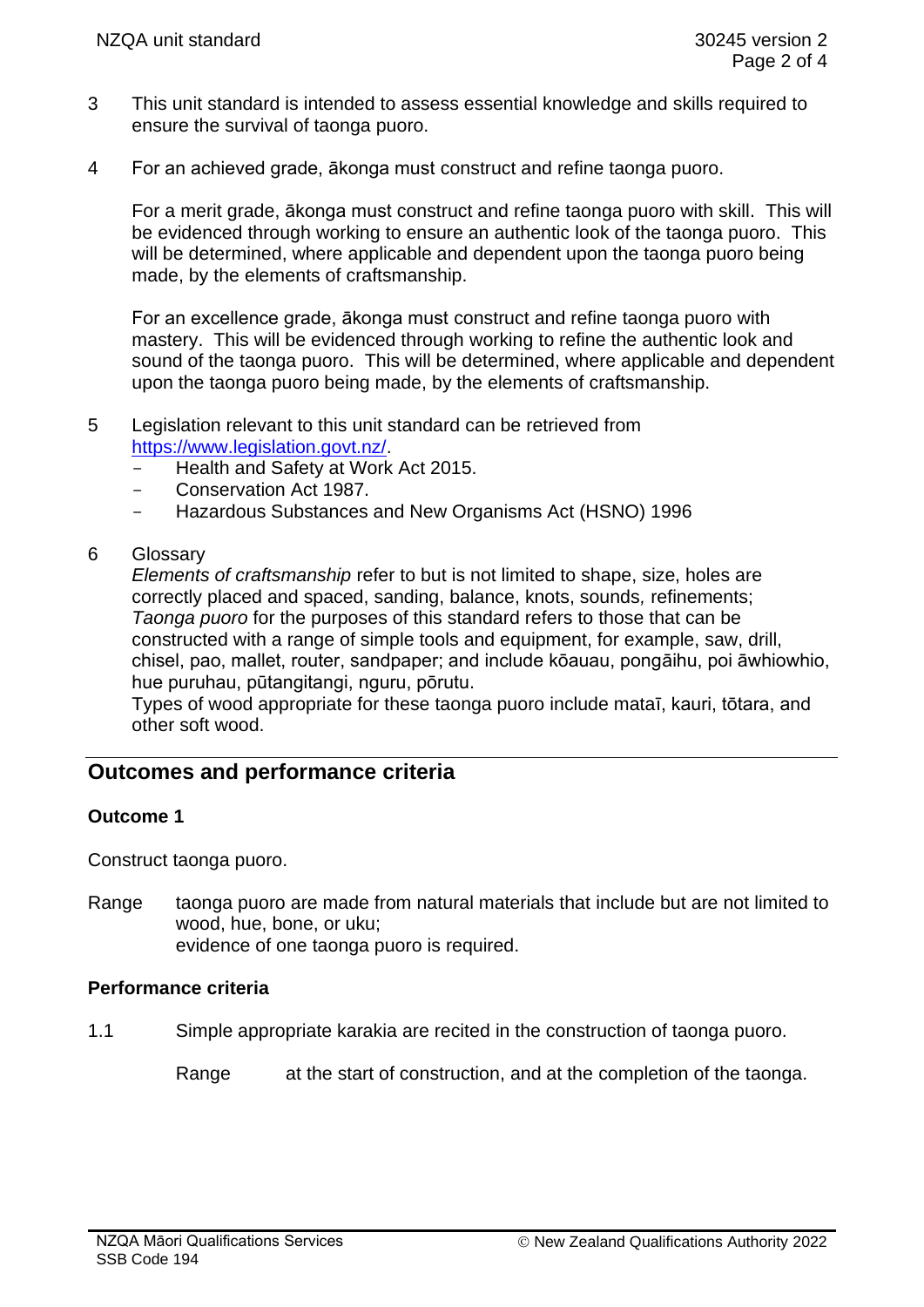- 1.2 Materials used in the construction of the taonga puoro are described in terms of their qualities.
	- Range may include but is not limited to wood, stone, bone, shell, vegetation, hue, uku, finishes (oil, kōkōwai, glue, kapia, feathers, lashing).
- 1.3 Traditional collection sources and processes are described.
	- Range when, where, how; selection, presentation, conservation of resource.
- 1.4 Materials are prepared for the construction of taonga puoro.
	- Range may include but not limited to shell, wood, bone, hue, uku.
- 1.5 Tools and equipment are used in accordance with tikanga and/or health and safety rules in the construction of taonga puoro.
	- Range contemporary hand tools, traditional tools, techniques; evidence is required for at least three. tikanga and/or Health and Safety requirements evidence is required for at least three.

# **Outcome 2**

Refine taonga puoro.

## **Performance criteria**

2.1 Taonga shape is refined based on traditional taonga.

Range dimensions; size, shape, length, depth, width; size, number and spacing of wenewene.

- 2.2 The aesthetic appeal of the taonga puoro is refined.
	- Range smoothness, flow of design, balance, embellishments, finish.

| Planned review date | 31 December 2026 |
|---------------------|------------------|
|---------------------|------------------|

#### **Status information and last date for assessment for superseded versions**

| <b>Process</b> | <b>Version</b> | <b>Date</b>      | <b>Last Date for Assessment</b> |
|----------------|----------------|------------------|---------------------------------|
| Registration   |                | 20 April 2017    | 31 December 2023                |
| Review         | റ              | 24 February 2022 | N/A                             |